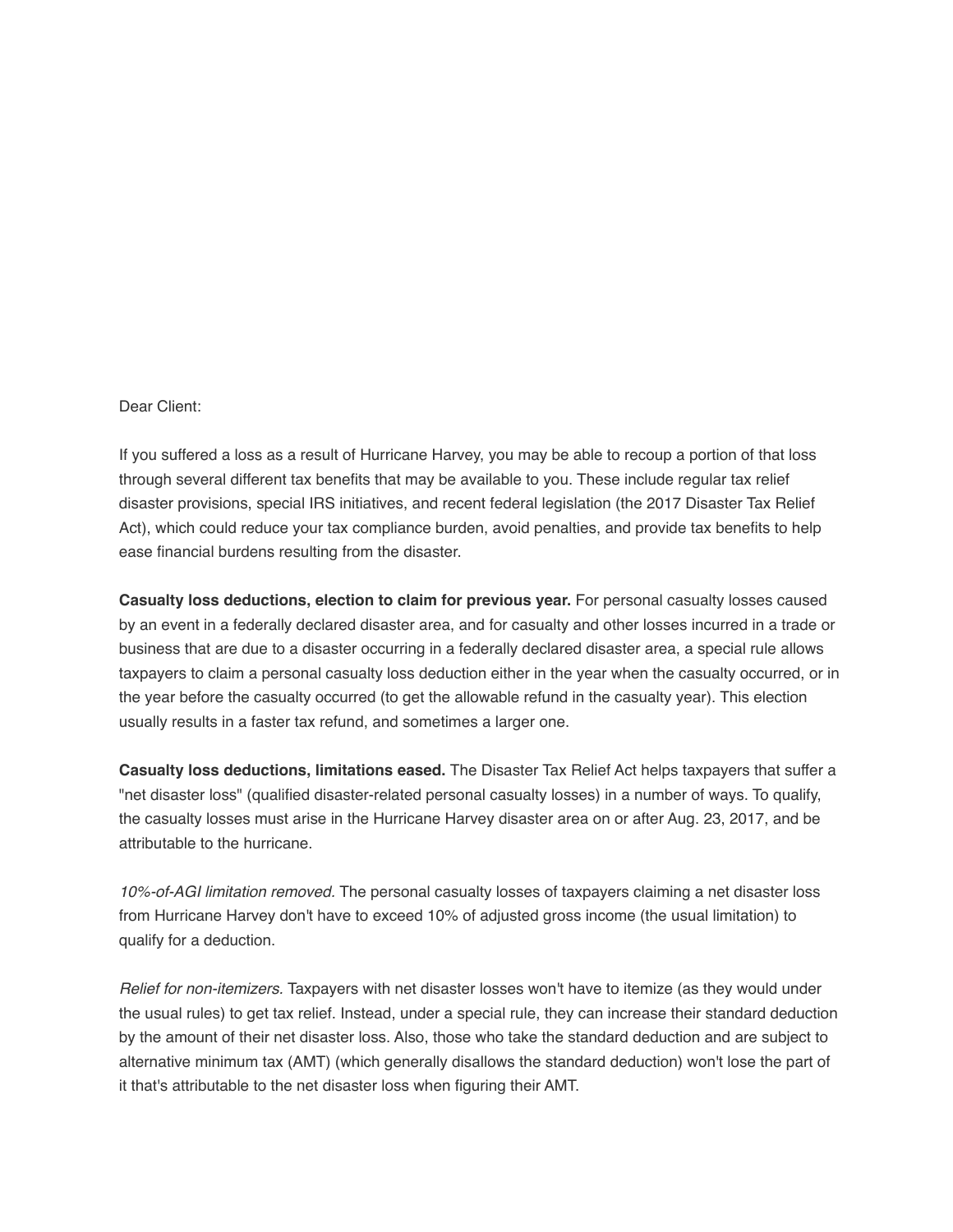*One down-side: increase in personal casualty floor.* The usual \$100 per-casualty floor (personal casualty losses) is increased to \$500 for qualified disaster-related personal casualty losses. So these special relief provisions aren't available for small losses.

**Postponed filing and payment deadlines; penalty relief.** Individuals and businesses affected by Hurricane Harvey, who reside in counties declared to be in the federal disaster area, and who had tax filing and payment deadlines that occurred starting on Aug. 23, 2017, have until Jan. 31, 2018 to file returns and pay any taxes originally due during the relief period. This includes quarterly estimated tax payments, validly extended 2016 income tax returns (for which the extension was due to run out on Oct. 16, 2017)-but not tax payments related to 2016 individual returns-and quarterly payroll and excise tax returns.

The relief is available (without contacting IRS) to any taxpayer with an IRS address of record located in the disaster area.

IRS also relieved late-deposit penalties for federal payroll and excise tax deposits by Hurricane Harvey-affected businesses normally due on or after Aug. 23, 2017, for deposits made by Sept. 7, 2017.

Businesses with validly extended returns that can benefit from the additional time include, among others, calendar-year partnerships whose 2016 extensions ran out on Sept. 15, 2017 and calendar-year tax-exempt organizations whose 2016 extensions run out on Nov. 15, 2017.

Relief also is available to: the spouse of an affected taxpayer, for joint return filing purposes; relief workers assisting in the disaster area; and individuals, estates, trusts, and businesses located outside the disaster area whose records needed to meet a tax deadline are maintained in the disaster area. Contact us immediately if you receive a late filing or payment penalty notice from IRS, or are contacted by IRS about a collection or examination matter.

## **Qualified disaster relief (QDR) payments (e.g., payments from FEMA) aren't taxable.** QDR

payments aren't subject to income or employment taxes. These are any payments (if not compensated by insurance or otherwise) made to or for an individual: (1) to reimburse or pay reasonable and necessary personal, family, living, or funeral expenses incurred due to a "qualified disaster;" (2) to reimburse or pay reasonable and necessary expenses to repair or rehabilitate a personal residence (including a rented one) or repair or replace its contents, if the work is needed due to a qualified disaster; (3) by a person who provides or sells transportation as a common carrier because of death or personal physical injuries due to a qualified disaster; or (4) if the amount is paid by a federal, state, or local government, or an agency or instrumentality of them, in connection with a qualified disaster to promote general welfare (but not if payments are made to businesses, or for income replacement or unemployment compensation).

Qualified disaster *mitigation* payments, which are made to lessen or avoid the effects of *future* disasters, are also excludable from income.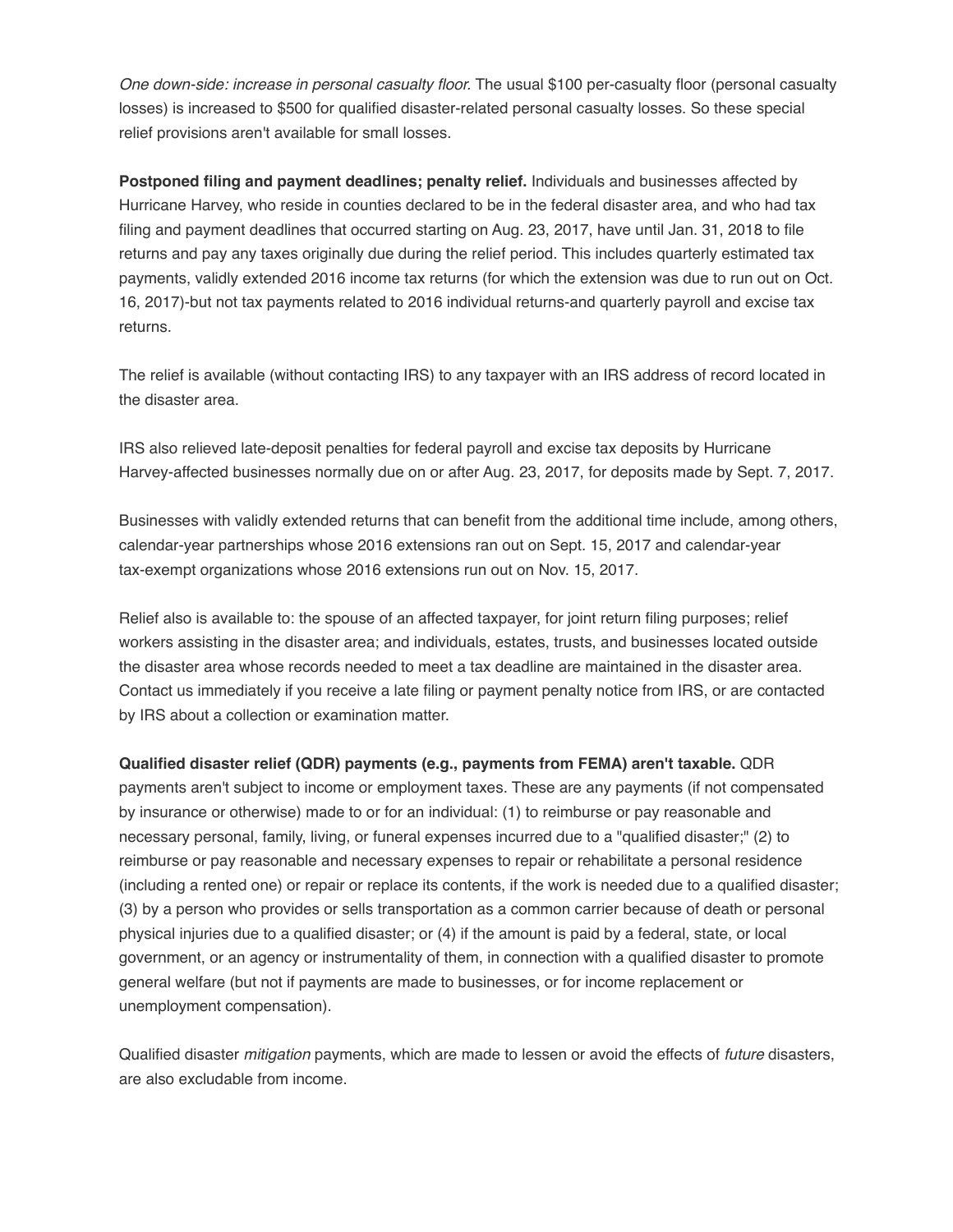**Special rules that may increase the earned income tax credit (EIC), or the refundable part of the child tax credit (CTC), for displaced individuals.** The Disaster Tax Relief Act assists individuals in disaster areas who might ordinarily qualify for the EIC and/or the refundable part of the up-to-\$1,000 per dependent CTC, but whose earnings or wages (on which these tax breaks are based) were adversely affected by the storms. If a qualified taxpayer's earned income (or that of a spouse on a joint return) for the tax year that includes the hurricane date is less than the earned income for the preceding tax year, then the taxpayer may, for both the EIC and CTC, substitute the earned income for the preceding year. The individual's principal place of abode on Aug. 23, 2017 must have been in the Hurricane Harvey disaster area or zone, and the individual must have been displaced from that home by reason of Hurricane Harvey.

**Easier access to retirement plan funds.** Distributions from qualified employer retirement plans are generally taxable immediately, and subject to a 10% penalty for those under age 59½ (subject to exceptions). Plan loans are treated as distributions unless, among other things (i) they don't exceed the lesser of: \$50,000, or half of the value of the employee's nonforfeitable accrued benefit (however, a loan up to \$10,000 is allowed, even if that is more than half of the employee's accrued benefit); and (ii) the loan is required to be repaid within five years (longer if it's a principal residence plan loan).

The Disaster Tax Relief Act eases a number of these rules to allow victims to take "qualified hurricane distributions" from their retirement plans of up to \$100,000. A qualified hurricane distribution (QHD) is any distribution from an eligible retirement plan, including an IRA, made on or after Aug. 23, 2017, and before Jan. 1, 2019, to an individual whose principal place of abode on Aug. 23, 2017, is located in the Hurricane Harvey disaster area and who has sustained an economic loss by reason of Hurricane Harvey.

*10%-penalty relief.* Qualified hurricane distributions are exempt from the 10% early withdrawal penalty.

*No withholding.* QHDs are not subject to the mandatory 20% withholding that generally applies to eligible rollover distributions.

*Some tax deferred.* Any taxable income from a qualified hurricane distribution can be spread over a three-year period, beginning with the year that any amount would normally be taxable. Taxpayers can elect out of this spread.

*Tax-favored treatment of recontributions.* If the QHD is re-contributed at any time over a three-year period, beginning on the day after it was received, tax-free rollover treatment applies. This means that if a taxpayer timely recontributes the QHD, the taxpayer can recoup the tax paid on the it (via a refund claim) or, if recontribution is made in the same year as the QHD, avoid the tax entirely.

*Relief for cancelled home purchases, construction.* If any individual (*not just those living in a Presidentially declared disaster area*) made certain withdrawals from a qualified plan or IRA, such as hardship distributions, after Feb. 28, 2017 and before Sept. 21, 2017, for a home purchase or construction, and the purchase or construction was cancelled due to Hurricane Harvey, the individual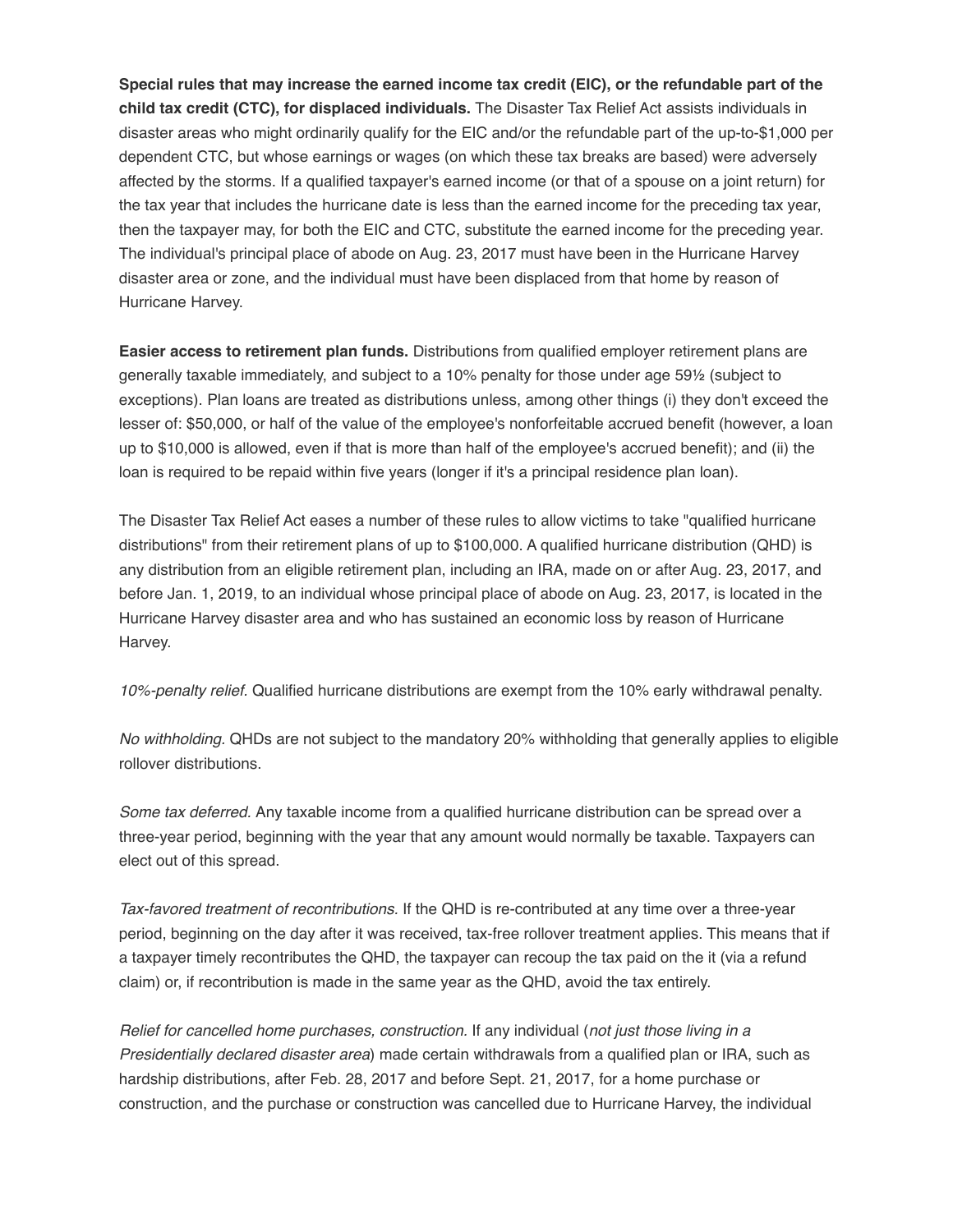can recontribute the withdrawals. If the recontribution is made during the period beginning on Aug. 23, 2017, and ending on Feb. 28, 2018 to an eligible retirement plan, the original distribution is treated as tax-free under the rollover rules.

*Eased rules for plan loans.* For qualifying retirement plan loans made from Sept. 29, 2017 through Dec. 31, 2018, to individuals living in Hurricane Harvey disaster areas, the maximum loan is increased from \$50,000 to \$100,000, the one-half of present value limit is removed, and a longer repayment term is allowed.

**Insurance proceeds for damaged or destroyed property-special rules for determining gain.** Under general income tax rules, insurance proceeds received on damaged or destroyed property are taxable to the extent they exceed the property's adjusted basis. If the proceeds are used to repair the property, or purchase qualified replacement property within two years, the gain can be deferred.

But under special rules that apply for disasters, if a taxpayer's principal residence or any of its contents are partially or completely destroyed due to a federally declared disaster, any gain from the receipt of insurance proceeds for personal property that was part of the residence contents for insurance purposes, and wasn't "scheduled property" (*i.e.*, wasn't specifically insured property, such as jewelry, listed in the insurer's schedule) isn't subject to income tax, regardless of what it is used for. And, insurance proceeds received for the home or its "separately scheduled" contents are treated as received for a single item of property (making it easier for the homeowner to replace the principal residence without recognizing gain). Also, a four-year replacement period applies, instead of the two-year period, for the election to defer gain. Also, note that the home-sale exclusion rules, which apply to involuntary conversions, often exclude involuntary-conversion gain on principal residences.

**Tax help for disaster-relief charitable contributions.** The following tax help is available for contributors to relief efforts:

*Leave-based donation programs.* IRS announced it wouldn't tax cash payments made by employers to charities in exchange for employees' paid time off, if payments are made to victims of Hurricane Harvey and are paid to the charities before Jan. 1, 2019. Employers may deduct the payments as a business expense.

*Charitable contributions.* An individual's charitable contribution deduction for a tax year generally is subject to limits based both on the type of property contributed and the type of charity to which the contribution is made-either 50% or 30% of the taxpayer's contribution base for the year, subject to an overall 50% ceiling for all charitable gifts. The Disaster Tax Relief Act temporarily suspends most of these limitations for "qualified contributions" paid during the period beginning on Aug. 23, 2017, and ending on Dec. 31, 2017, in cash, to most church, governmental and other public charities, or private foundations, for relief efforts in the Hurricane Harvey, Irma, or Maria disaster areas. The taxpayer must obtain a contemporaneous written acknowledgement that the contribution was or is to be used for relief efforts, and make an election to apply the eased rules.